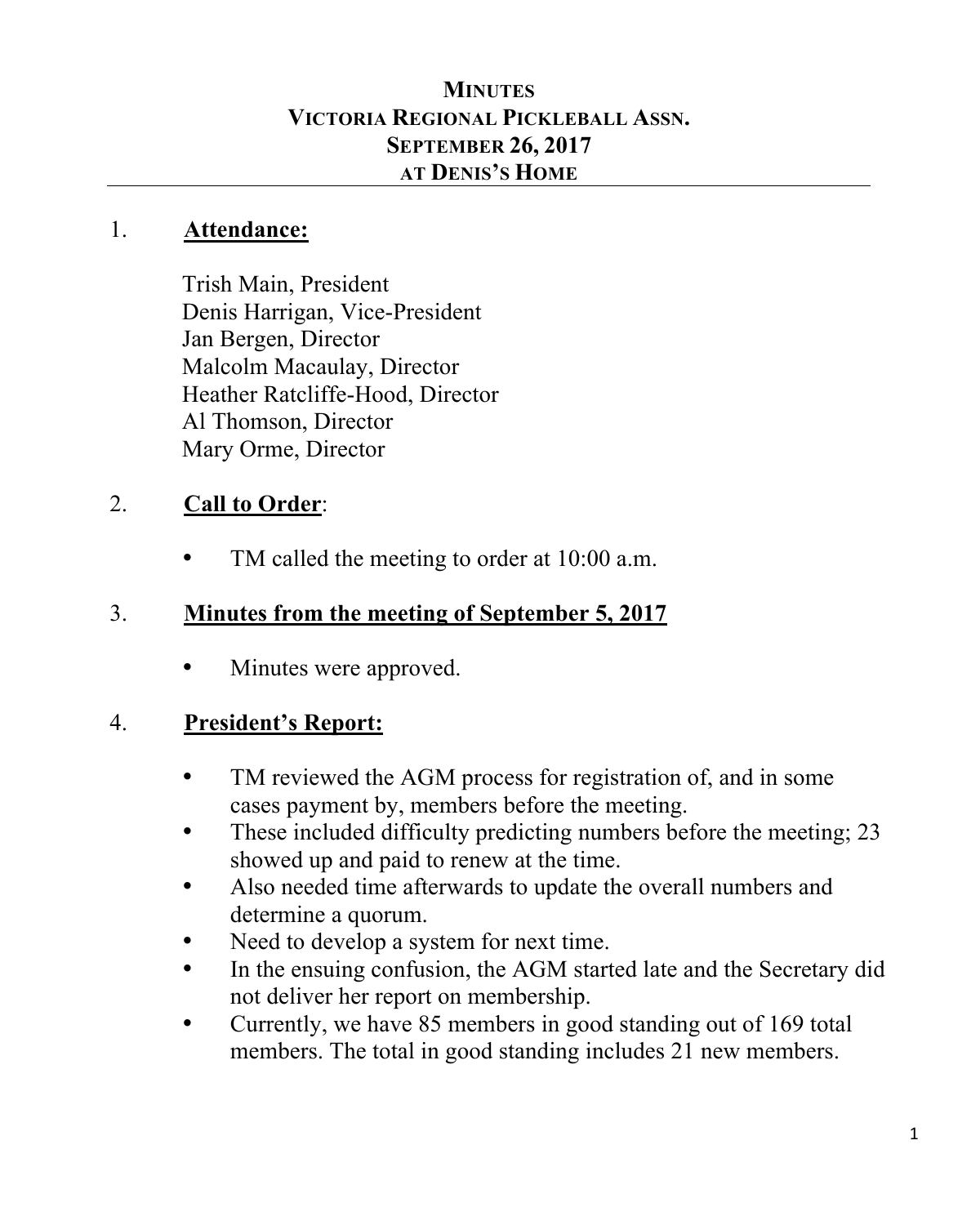• TM to finalize annual report for filing re next AGM, change of directors, amended bylaws, and whatever else MDM and TM agree is required.

#### 5. **Vice-President's Report:**

• No report.

#### 6. **Treasurer's Report**:

• No report.

### 7. **Secretary's Report:**

• No report.

### 8. **Directors' Reports:**

#### **Heather:**

• No report.

## **Malcolm:**

• No report.

## **Al:**

• No report.

### 9. **Old Business:**

- Wedensday afternoon play: Pearkes,  $1 4$  p.m.
- Sub-committee: MM, TM, DH, JB (HH until Thanksgiving as required).
- Survey result 11 interested in indoor league (up to 3.0). We will dedicate one court for league play so long as at least 12 players commit.